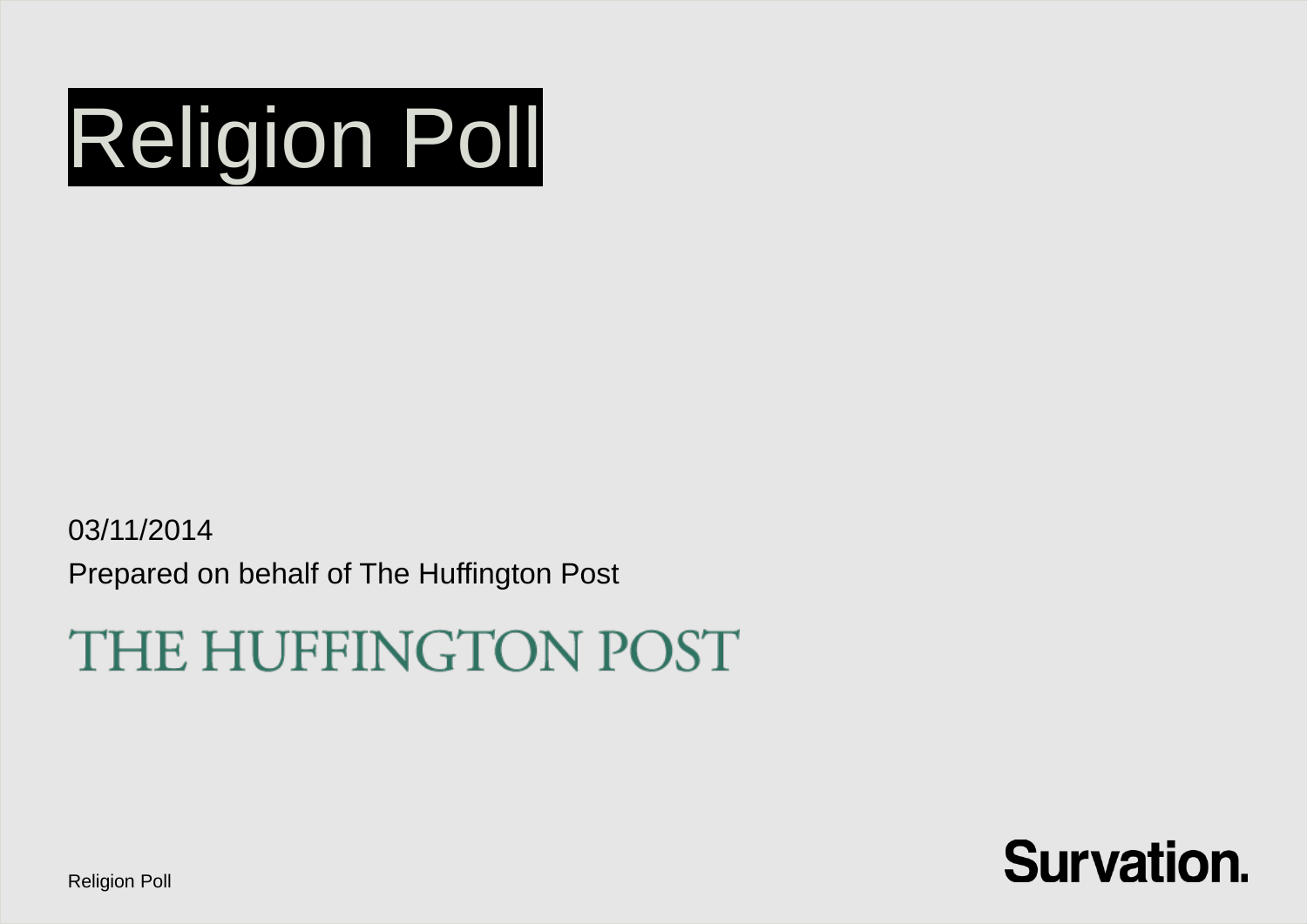## Methodology

### **Fieldwork Dates**

31st Oct – 1st September 2014

## **Data Collection Method**

The survey was conducted via online panel. Invitations to complete surveys were sent out to members of the panel.

## **Population Sampled**

All residents aged 18+ in the UK.

## **Sample Size**

2,004

## **Data Weighting**

Data were weighted to the profile of all adults aged 18+. Data were weighted by age, sex, region, household income, education and past vote. Targets for the weighted data were derived from Office of National Statistics data and the results of the 2010 General Election.

### **Margin of Error**

Because only a sample of the full population was interviewed, all results are subject to margin of error, meaning that not all differences are statistically significant. For example, in a question where 50% (the worst case scenario as far as margin of error is concerned) gave a particular answer, with a sample of 2,004 it is 95% certain that the 'true' value will fall within the range of 2.2% from the sample result. Subsamples from the cross-breaks will be subject to higher margin of error, conclusions drawn from crossbreaks with very small sub-samples should be treated with caution.

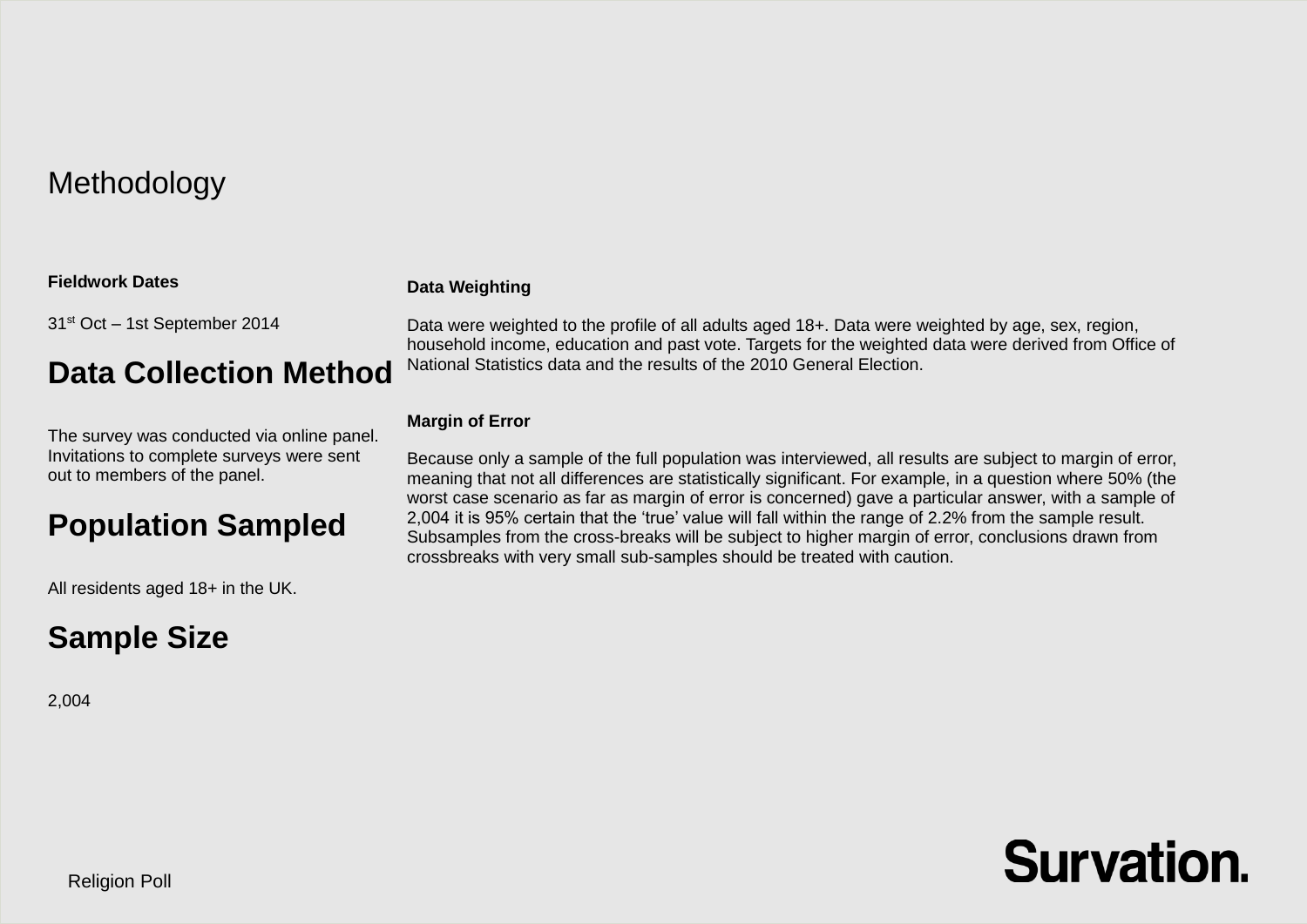#### **Question presentation**

All data tables shown in full below, in order and wording put to respondents, including but not limited to all tables relating to published data and all relevant tables preceding them. Tables for demographic questions might not be included but these should be clear from the cross-breaks on published tables. In all questions where the responses are a list of parties, names or statements, these will typically have been displayed to respondents in a randomising order. The only questions which would not have had randomising responses would be those in which there was a natural order to maintain – e.g. a scale from "strongly agree" to "strongly disagree", a list of numbers from 0 to 10 or questions which had factual rather than opinion-related answers such as demographic information. "Other", "Don't know" and "Refused" responses are not randomised.

Data were analysed and weighted by Survation and presented by Patrick Briône and Damian Lyons Lowe.

For further information please contact; Damian Lyons Lowe Chief Executive Survation Ltd

0203 142 7644 [damian.lyonslowe@survation.com](mailto:damian.lyonslowe@survation.com)

If you are interested in commissioning a poll from us, please contact researchteam@survation.com for a prompt response to your enquiry and we'll call you right back with the appropriate person.

Sign up for our press releases at http://eepurl.com/mOK8T

Follow us on twitter:

www.twitter.com/survation for our regular survey work and political polling www.twitter.com/damiansurvation for Damian Lyons Lowe's twitter feed Survation are a member of The British Polling Council and abide by its rules: [http://www.britishpollingcouncil.org](http://www.britishpollingcouncil.org/) Survation Ltd Registered in England & Wales Number 07143509

# **Survation.**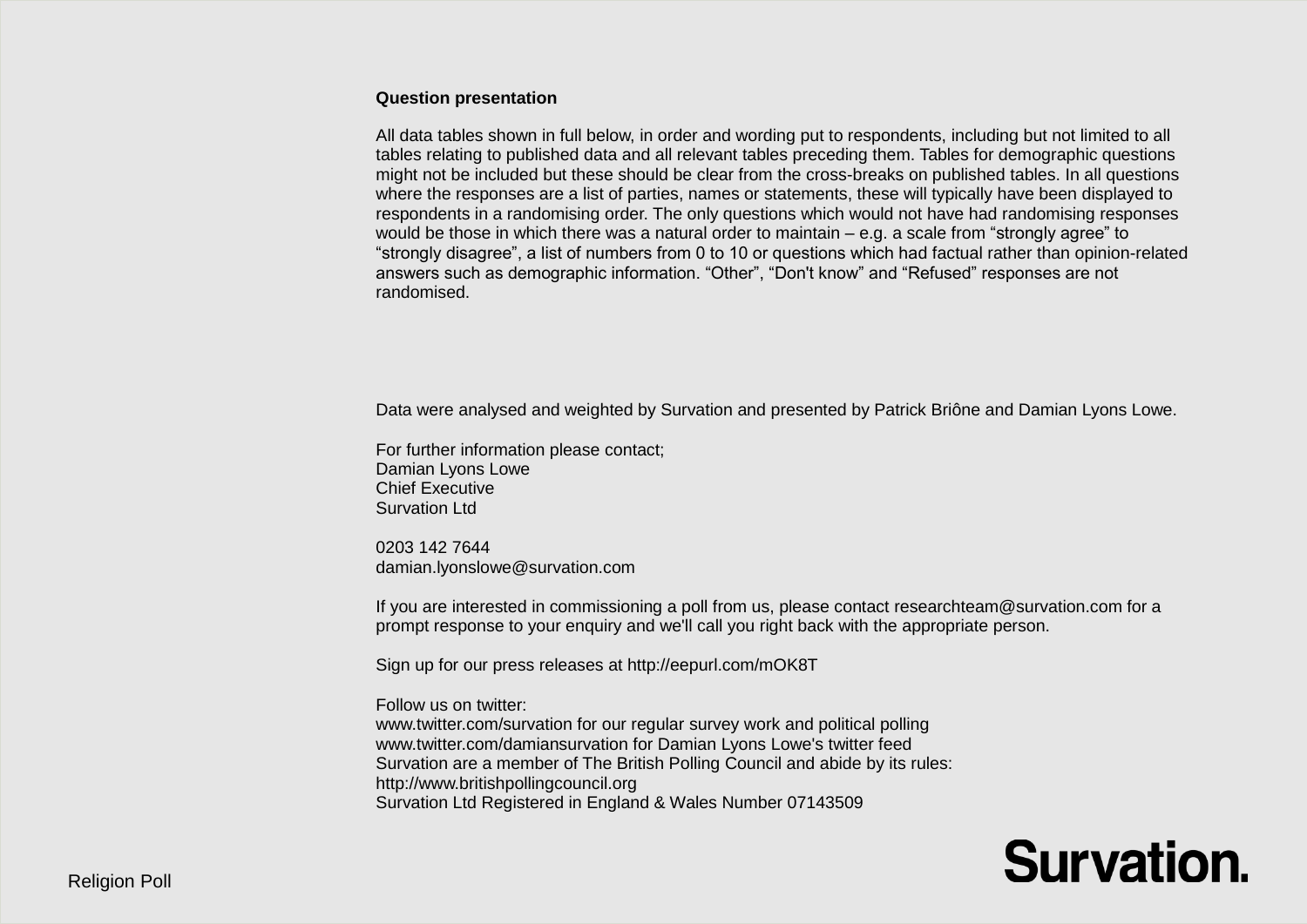#### **Religion Poll** Prepared on Behalf of the Huffington Post

Q1. Do you consider yourself religious or not religious?

|                    |                   |       | つせん   |        |       |       |           |       |       |                  | Regior |         |          | Vote 2010 |       |          |       |       |       | Approximated SEG |       |       |       | Religion |        | Religiosity     |           |           |           |
|--------------------|-------------------|-------|-------|--------|-------|-------|-----------|-------|-------|------------------|--------|---------|----------|-----------|-------|----------|-------|-------|-------|------------------|-------|-------|-------|----------|--------|-----------------|-----------|-----------|-----------|
|                    |                   |       |       |        |       |       |           |       |       | Midlands North & |        |         |          |           |       |          |       |       |       |                  |       |       |       |          |        | Not<br>Somewhat |           |           |           |
|                    |                   | Total | Male  | Female | 18-24 | 25-34 | $35 - 44$ | 45-54 | 55-64 | 65+              | South  | & Wales | Scotland | Con       |       | Lib Dems | UKIF  | Other |       |                  |       |       |       | Muslim   | Jewish | Other           | Religious | religious | Religious |
|                    | <b>Unweighted</b> | 2004  | 842   | 1162   | 138   | 231   | 267       | 296   | 580   | 492              | 874    | 442     | 688      | 572       | 374   | 277      | 69    | 105   | 377   | 345              | 447   | 835   | 1137  |          |        |                 |           | 1218      | 645       |
|                    | Weighted          | 2004  | 974   | 1030   | 236   | 341   | 355       | 353   | 301   | 419              | 910    | 431     | 663      | 518       | 415   | 331      | 44    |       |       | 260              | 528   |       | 1119  |          |        |                 | 165       | 1212      | 627       |
| Very Religious     |                   | 8.2%  | 7.9%  | 8.6%   | 9.9%  | 14.9% | 11.0%     | 5.7%  | 3.9%  | 4.7%             | 9.5%   | 5.7%    | 8.1%     | 5.7%      | 13.0% | 3.5%     | 2.0%  | 5.1%  | 8.4%  | 9.5%             | 8.7%  | 7.4%  | 11.5% | 19.8%    | 19.0%  | 28.2%           | 00.0%     | $0.0\%$   | 0.0%      |
| Not religious      |                   | 60.5% | 64.3% | 56.8%  | 56.0% | 51.8% | 65.2%     | 64.2% | 68.3% | 57.2%            | 56.8%  | 61.2%   | 65.0%    | 58.9%     | 54.4% | 71.8%    | 80.0% | 68.4% | 64.0% | 64.6%            | 53.6% | 61.8% | 40.4% | 7.7%     | 47.5%  | 31.2%           | 0.0%      | 100.0%    | 0.0%      |
| Somewhat Religious |                   | 31.3% | 27.8% | 34.6%  | 34.1% | 33.3% | 23.7%     | 30.1% | 27.8% | 38.1%            | 33.7%  | 33.1%   | 26.9%    | 35.4%     | 32.6% | 24.7%    | 18.1% | 26.6% | 27.6% | 25.9%            | 37.7% | 30.7% | 48.1% | 72.5%    | 33.4%  | 40.7%           | 0.0%      | 0.0%      | 100.0%    |

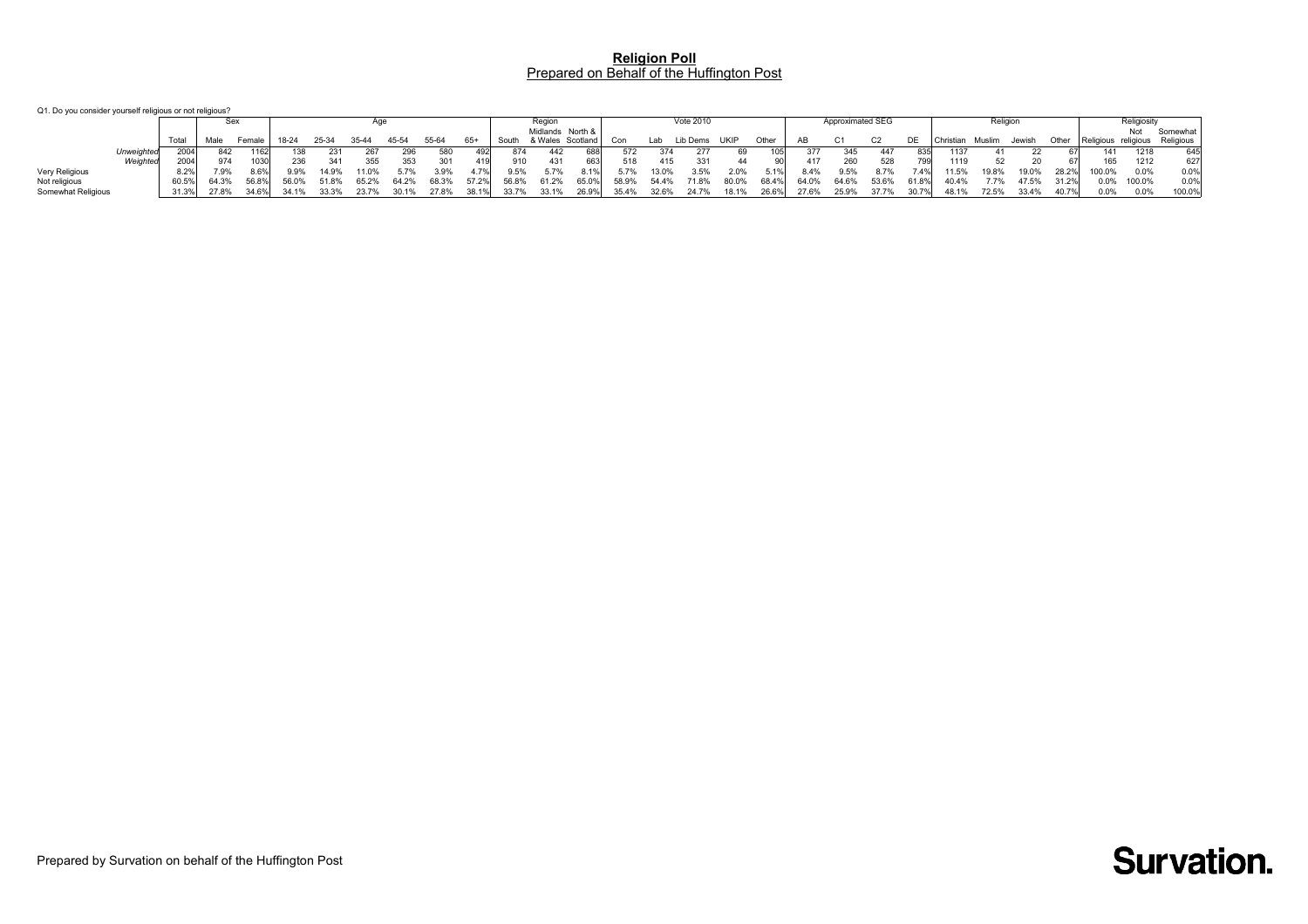#### **Religion Poll** Prepared on Behalf of the Huffington Post

|                                                   | Q2. Which of the following statements is closest to your view? |       |       |       |       |       |       |       |       |                  |         |          |           |       |          |       |       |       |                  |       |       |           |        |        |       |                     |          |           |
|---------------------------------------------------|----------------------------------------------------------------|-------|-------|-------|-------|-------|-------|-------|-------|------------------|---------|----------|-----------|-------|----------|-------|-------|-------|------------------|-------|-------|-----------|--------|--------|-------|---------------------|----------|-----------|
|                                                   |                                                                |       |       | Age   |       |       |       |       |       | Region           |         |          | Vote 2010 |       |          |       |       |       | Approximated SEG |       |       | Religion  |        |        |       | Religiosity         |          |           |
|                                                   |                                                                |       |       |       |       |       |       |       |       | Midlands North & |         |          |           |       |          |       |       |       |                  |       |       |           |        |        |       | Not                 | Somewhat |           |
|                                                   | Tota                                                           | Male  | Femal | 18-24 | 25-34 | 35-44 | 45-54 | 55-64 | $65+$ | Soutl            | & Wales | Scotland | Con       | Lab   | Lib Dems | UKIP  | Other | AB    |                  |       |       | hristiar: | Muslim | Jewish | Other | Religious religious |          | Religious |
| Unweighted                                        | 2004                                                           | 842   | 11621 | 138   | 231   |       |       |       |       | 874              | 442     |          |           |       | 277      | 69    |       |       | 345              | 447   | 835   | 1137      | 41     |        |       |                     | 1218     | 645       |
| Weighted                                          | 2004                                                           | 974   | 1030  | 236   | 341   | 355   | 353   | 301   | 419   | 910              | 431     | 663      | 518       | 415   | 331      | 44    | 90    |       | 260              | 528   |       | 1119      | 52     |        |       | 165                 | 1212     | 627       |
| Religion causes more good than<br>harm in society | 24.2%                                                          | 26.9% | 21.6% | 29.1% | 29.9% | 18.8% | 24.3% | 19.2% | 24.9% | 28.2%            | 22.2%   | 20.0%    | 28.3%     | 31.0% | 17.5%    | 13.9% | 16.6% | 26.5% | 24.2%            | 29.0% | 19.8% | 32.9%     | 52.1%  | 27.3%  | 23.7% | 66.3%               | 9.7%     | 41.4%     |
| Religion causes more harm than<br>good in society | 51.6%                                                          | 54.3% | 49.1% | 33.8% | 46.8% | 54.2% | 55.0% | 60.0% | 54.6% | 48.9%            | 53.9%   | 53.9%    | 54.6%     | 50.6% | 60.4%    | 82.8% | 51.5% | 53.3% | 45.7%            | 54.7% | 50.7% | 45.0%     | 15.0%  | 69.2%  | 31.5% | 20.0%               | 62.4%    | 39.0%     |
| Dont know                                         |                                                                | 18.8% | 29.3% | 37.1% | 23.3% | 27.0% | 20.7% | 20.9% | 20.5% | 22.9%            | 23.8%   | 26.1%    | 17.1%     | 18.4% | 22.1%    | 3.3%  | 32.0% | 20.2% | 30.1%            | 16.3% | 29.5% | 22.2%     | 32.9%  | 3.5%   | 44.8% | 13.7%               | 27.9%    | 19.6%     |